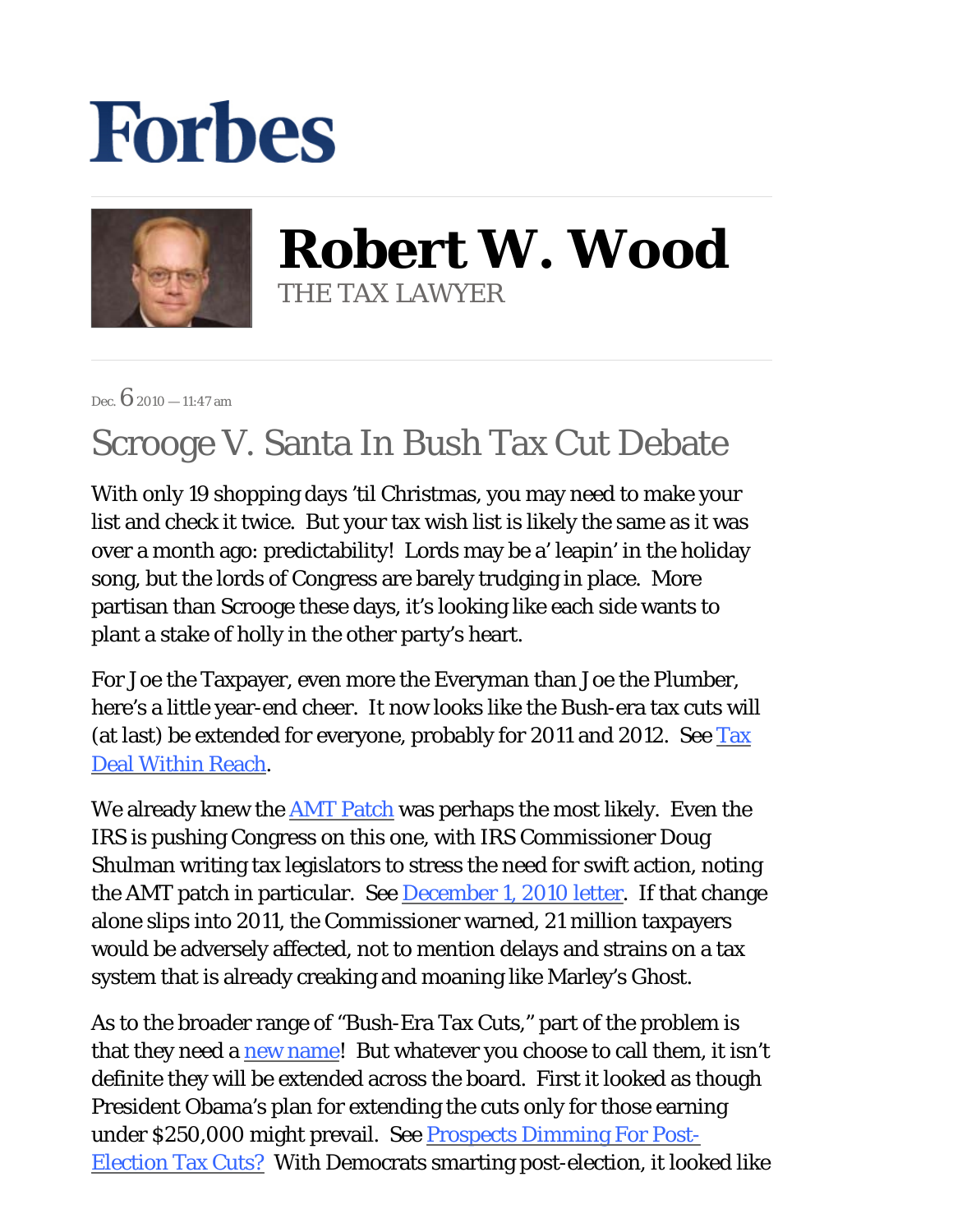\$1 million might be the ceiling. See [Schumer suggests tax compromise:](http://thehill.com/blogs/blog-briefing-room/news/129063-schumer-suggest-tax-compromise-no-cuts-over-1-million) [No cuts over \\$1 million](http://thehill.com/blogs/blog-briefing-room/news/129063-schumer-suggest-tax-compromise-no-cuts-over-1-million). But now a two year extension for everyone seems likely.

**Pay Now or Later?** With many big "sell or hold" questions being deferred, some of the biggest tax questions you may face are simple ones, such as whether to make payments of state income taxes in 2010. If you won't owe AMT in 2010, you probably should. You might consider property taxes too. Paying them before New Years may make sense.

Run numbers for 2010 and 2011, but you'll have to do some guessing about 2011, since we still don't know rates and other details. Unless you're very sophisticated, you are probably better off claiming benefits now, at least if you won't pay AMT in 2010. See [A Last-Minute Tax](http://online.wsj.com/article/SB10001424052748704377004575651310131827230.html) [Checklist](http://online.wsj.com/article/SB10001424052748704377004575651310131827230.html).

**Charitable Contributions are Another Matter.** Until rates for 2011 are definite, you might be tempted to wait. But if the Bush tax cuts are not extended, the limitations and phase outs they curtailed will come back too. That may make your deduction worth a lot less in 2011 despite higher rates. So if you're planning on donating to charity, 2010 is arguably safer.

**Gift and Estate Tax is Another Puzzler.** Perhaps waiting like Scrooge for three ghosts to come in one night, Congress has fouled up big time, frozen in inaction in 2008, 2009 and 2010. But now the gap between legislators has narrowed. Most Republicans favor a 35% estate tax rate on estates over \$5 million, while most Democrats favor a 45% rate on estates over \$3.5 million. See [Tax Deal Within Reach](http://online.wsj.com/article/SB10001424052748703814404576001501389257040.html). But can they agree? Will the ghosts come all in one night?

**Don't Overlook Gifts.** If you're not doing **Ghoulish Estate Planning** [Before New Year's](http://blogs.forbes.com/robertwood/2010/11/22/ghoulish-estate-planning-before-new-years/), you should at least consider gifts before year end. As in the past, you can give up to \$13,000 per person each year with no gift tax. If you and your spouse each make a gift, tax-free gifts can total \$26,000. Giving to your child's spouse or to your grandkids can add even more.